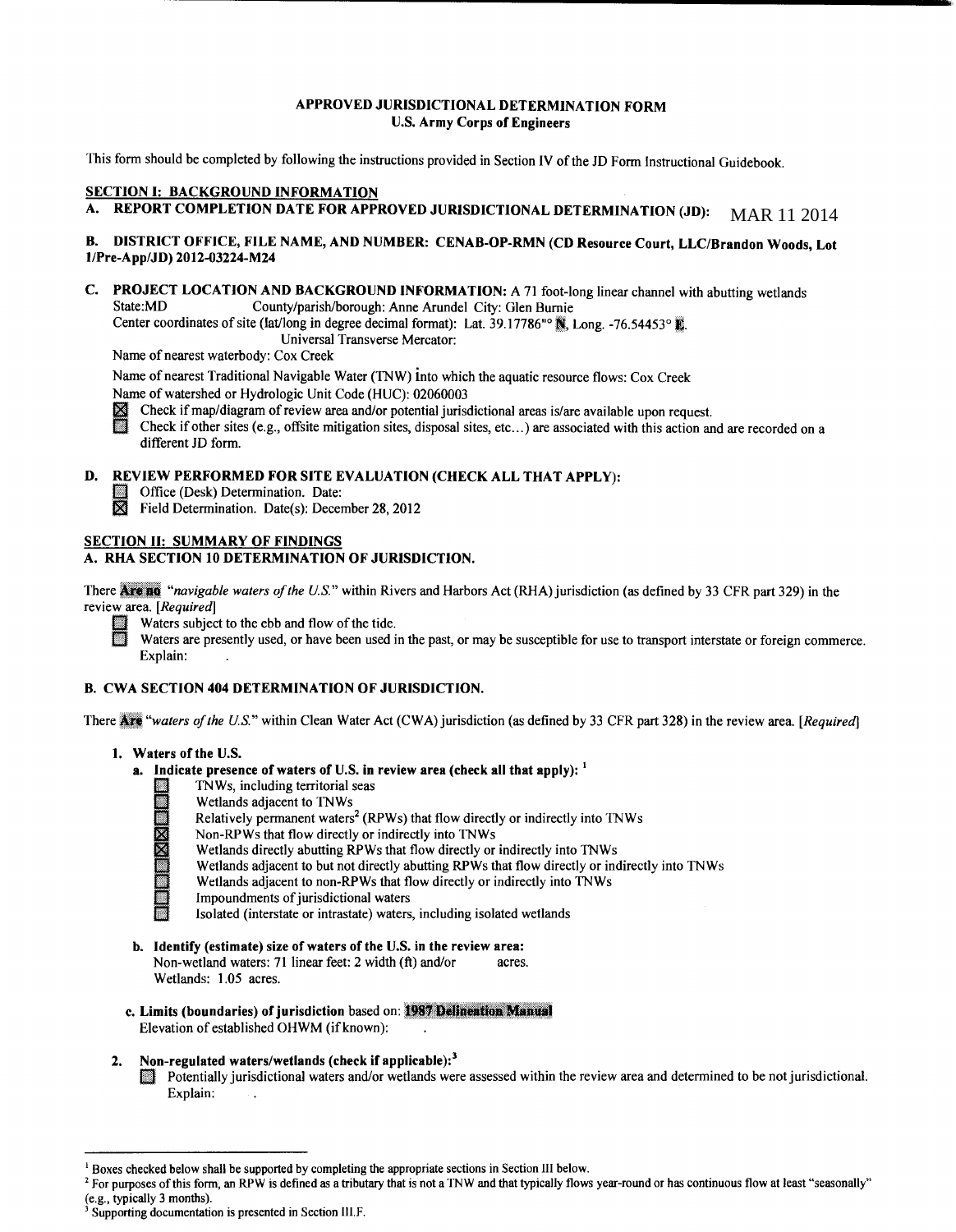# SECTION III: CWA ANALYSIS

# A. TNWs AND WETLANDS ADJACENT TO TNWs

The agencies will assert jurisdiction over TNWs and wetlands adjacent to TNWs. lfthe aquatic resource is a TNW, complete Section III.A.l and Section III.D.l. only; if the aquatic resource is a wetland adjacent to a TNW, complete Sections III.A.l and 2 and Section III.D.l.; otherwise, see Section III.B below.

#### I. TNW

Identify TNW:

Summarize rationale supporting determination:

2. Wetland adjacent to TNW Summarize rationale supporting conclusion that wetland is "adjacent":

#### B. CHARACTERISTICS OF TRIBUTARY (THAT IS NOT A TNW) AND ITS ADJACENT WETLANDS (IF ANY):

This section summarizes information regarding characteristics of the tributary and its adjacent wetlands, if any, and it helps determine whether or not the standards for jurisdiction established under *Rapanos* have been met.

The agencies will assert jurisdiction over non-navigable tributaries ofTNWs where the tributaries are "relatively permanent waters" (RPWs), i.e. tributaries that typically flow year-round or have continuous flow at least seasonally (e.g., typically 3 months). A wetland that directly abuts an RPW is also jurisdictional. If the aquatic resource is not a TNW, but has year-round (perennial) flow, skip to Section III.D.2. If the aquatic resource is a wetland directly abutting a tributary with perennial flow, skip to Section Ili.D.4.

A wetland that is adjacent to but that does not directly abut an RPW requires a significant nexus evaluation. Corps districts and EPA regions will include in the record any available information that documents the existence of a significant nexus between a relatively permanent tributary that is not perennial (and its adjacent wetlands if any) and a traditional navigable water, even though a significant nexus finding is not required as a matter of law.

If the waterbody<sup>4</sup> is not an RPW, or a wetland directly abutting an RPW, a JD will require additional data to determine if the waterbody has a significant nexus with a TNW. If the tributary has adjacent wetlands, the significant nexus evaluation must consider the tributary in combination with all of its adjacent wetlands. This significant nexus evaluation that combines, for analytical purposes, the tributary and all of its adjacent wetlands is used whether the review area identified in the JD request is the tributary, or its adjacent wetlands, or both. If the JD covers a tributary with adjacent wetlands, complete Section Ill.B.l for the tributary, Section III.B.2 for any onsite wetlands, and Section Ili.B.3 for all wetlands adjacent to that tributary, both onsite and offsite. The determination whether a significant nexus exists is determined in Section III.C below.

- I. Characteristics of non-TNWs that flow directly or indirectly into TNW
	- (i) General Area Conditions: Watershed size: 30,000 acres Drainage area: 0.3 meres Average annual rainfall: 42 inches Average annual snowfall: 9 inches

# (ii) Physical Characteristics:

(a) Relationship with TNW: Tributary flows directly into TNW.  $\boxtimes$  Tributary flows through  $\ddot{\ddot{\textbf{x}}}$  tributaries before entering TNW.

Project waters are **for less** river miles from TNW. Project waters are **River less** river miles from RPW. Project waters are **all the set of the set of the set of the TNW**. Project waters are **1 (or less)** aerial (straight) miles from RPW. Project waters cross or serve as state boundaries. Explain:

<sup>4</sup> Note that the Instructional Guidebook contains additional infonnation regarding swales, ditches, washes, and erosional features generally and in the arid West.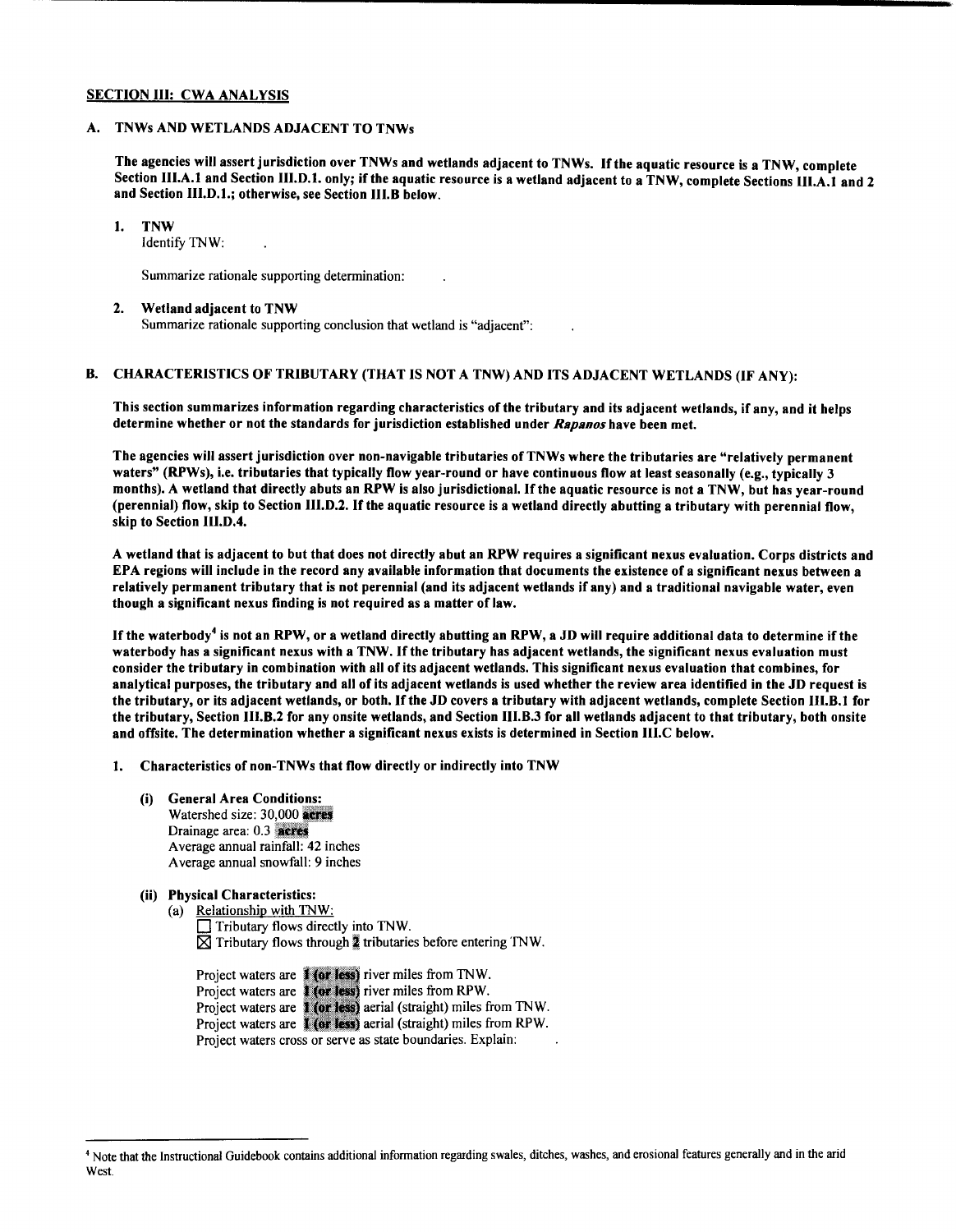Identify flow route to TNW<sup>5</sup>: The ephemeral channel is a non-RPW (Waters 1) which flows into the wetlands that abut the RPW. This unnamed trib to Cox Creek flows into tidal Cox Creek, which is a tributary to the Patapsco river, a tidal navigable, tributary of the Chesapeake Bay, a TNW. Tributary stream order, if known:

(b) General Tributary Characteristics (check all that apply):

**Tributary** is:  $\Box$  Natural

 $\Box$  Artificial (man-made). Explain:

 $\boxtimes$  Manipulated (man-altered). Explain: This area has been developed extensively so hydrology has

been changed over time.

Tributary properties with respect to top of bank (estimate): Average width: *5* feet Average depth: 2 feet Average side slopes: ##.

Primary tributary substrate composition (check all that apply):

 $\Box$  Bedrock  $\Box$  Vegetation. Type/% cover:

| $\boxtimes$ Silts | l Sands       |
|-------------------|---------------|
| $\Box$ Cobbles    | $\Box$ Gravel |

 $\Box$  Other. Explain:

0 Concrete  $\mathsf{l}$  Muck

Tributary condition/stability [e.g., highly eroding, sloughing banks]. Explain: mildly eroding, some sloughing banks. Presence of run/riffle/pool complexes. Explain: N/A.<br>Tributary geometry: **Relatively straight** 

Tributary gradient (approximate average slope): %

 $(c)$ 

| Flow:                                                            |   |                                       |
|------------------------------------------------------------------|---|---------------------------------------|
| Tributary provides for: Ephemeral flow                           |   |                                       |
| Estimate average number of flow events in review area/year: 2    |   |                                       |
| Describe flow regime:                                            |   |                                       |
| Other information on duration and volume:                        |   |                                       |
| Surface flow is: Confined. Characteristics:                      |   |                                       |
| Subsurface flow: Unknown. Explain findings:                      |   |                                       |
| $\Box$ Dye (or other) test performed:                            |   |                                       |
| Tributary has (check all that apply):                            |   |                                       |
| $\boxtimes$ Bed and banks                                        |   |                                       |
| $\boxtimes$ OHWM <sup>6</sup> (check all indicators that apply): |   |                                       |
| $\boxtimes$ clear, natural line impressed on the bank            | ⊠ | the presence of litter and debris     |
| changes in the character of soil                                 |   | destruction of terrestrial vegetation |
| shelving                                                         |   | the presence of wrack line            |
| vegetation matted down, bent, or absent                          |   | sediment sorting                      |
| leaf litter disturbed or washed away                             |   | scour                                 |
| sediment denosition.                                             |   | multiple observed or predicted flow   |

sediment deposition  $\Box$  multiple observed or predicted flow events water staining  $\Box$  multiple observed or predicted flow events abrupt change in plant community

 $\Box$  other (list):  $\Box$  Discontinuous OHWM.<sup>7</sup> Explain: If factors other than the OHWM were used to determine lateral extent of CWA jurisdiction (check all that apply):<br>
II Mean High Water Mark indicated by:

| a a<br>High Tide Line indicated by:              | Mean High Water Mark indicated by:                   |
|--------------------------------------------------|------------------------------------------------------|
| $\Box$ oil or scum line along shore objects      | $\Box$ survey to available datum;                    |
| $\Box$ fine shell or debris deposits (foreshore) | $\Box$ physical markings;                            |
| $\Box$ physical markings/characteristics         | $\Box$ vegetation lines/changes in vegetation types. |
| $\Box$ tidal gauges                              |                                                      |

 $\Box$  other (list):

(iii) Chemical Characteristics:

<sup>&</sup>lt;sup>5</sup> Flow route can be described by identifying, e.g., tributary a, which flows through the review area, to flow into tributary b, which then flows into TNW.<br><sup>6</sup>A natural or man-made discontinuity in the OHWM does not neces the OHWM has been removed by development or agricultural practices). Where there is a break in the OHWM that is unrelated to the waterbody's flow regime (e.g., flow over a rock outcrop or through a culvert), the agencies will look for indicators of flow above and below the break. 7  $7$ lbid.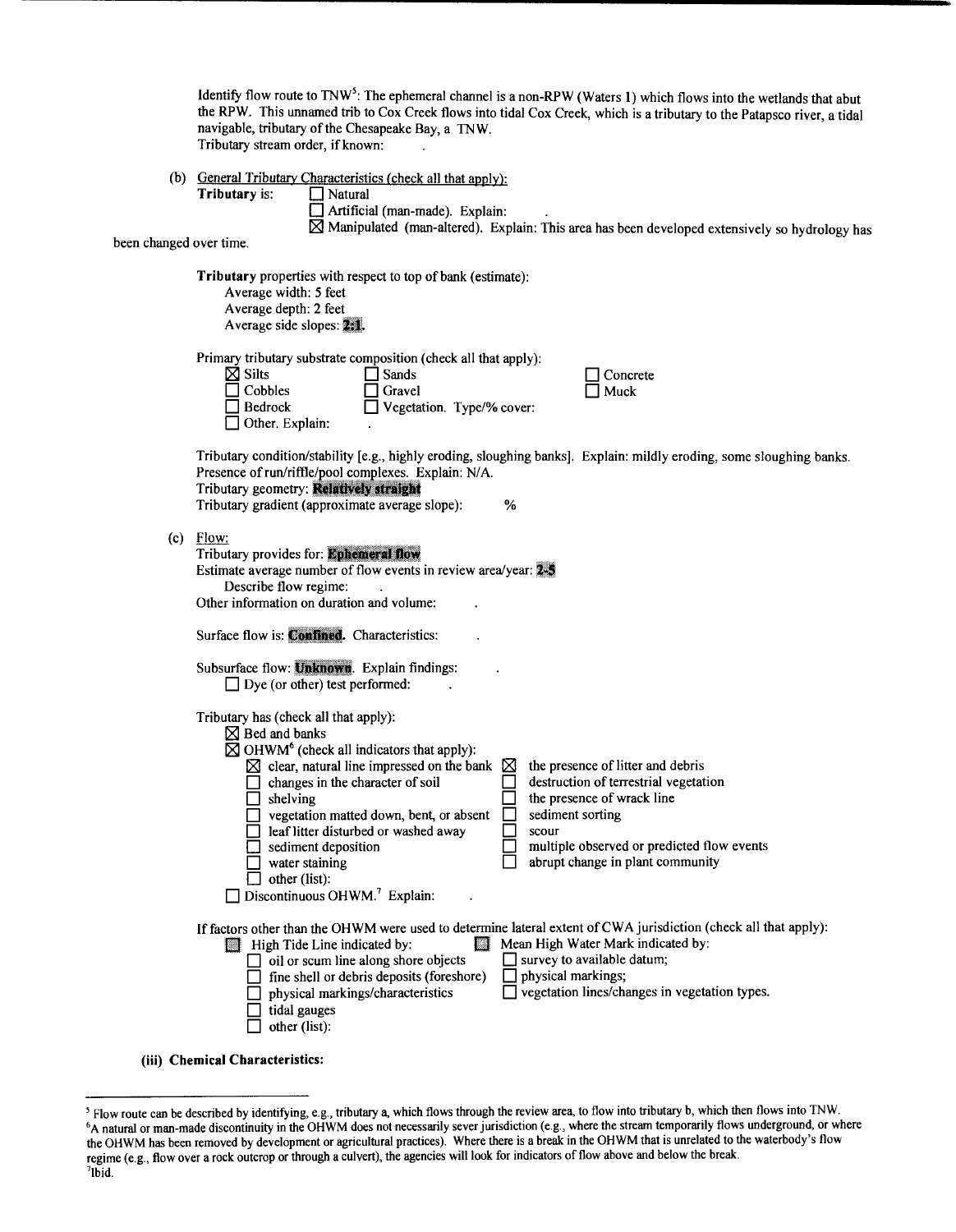Characterize tributary (e.g., water color is clear, discolored, oily film; water quality; general watershed characteristics, etc.). Explain: water is clear.

Identity specific pollutants, if known: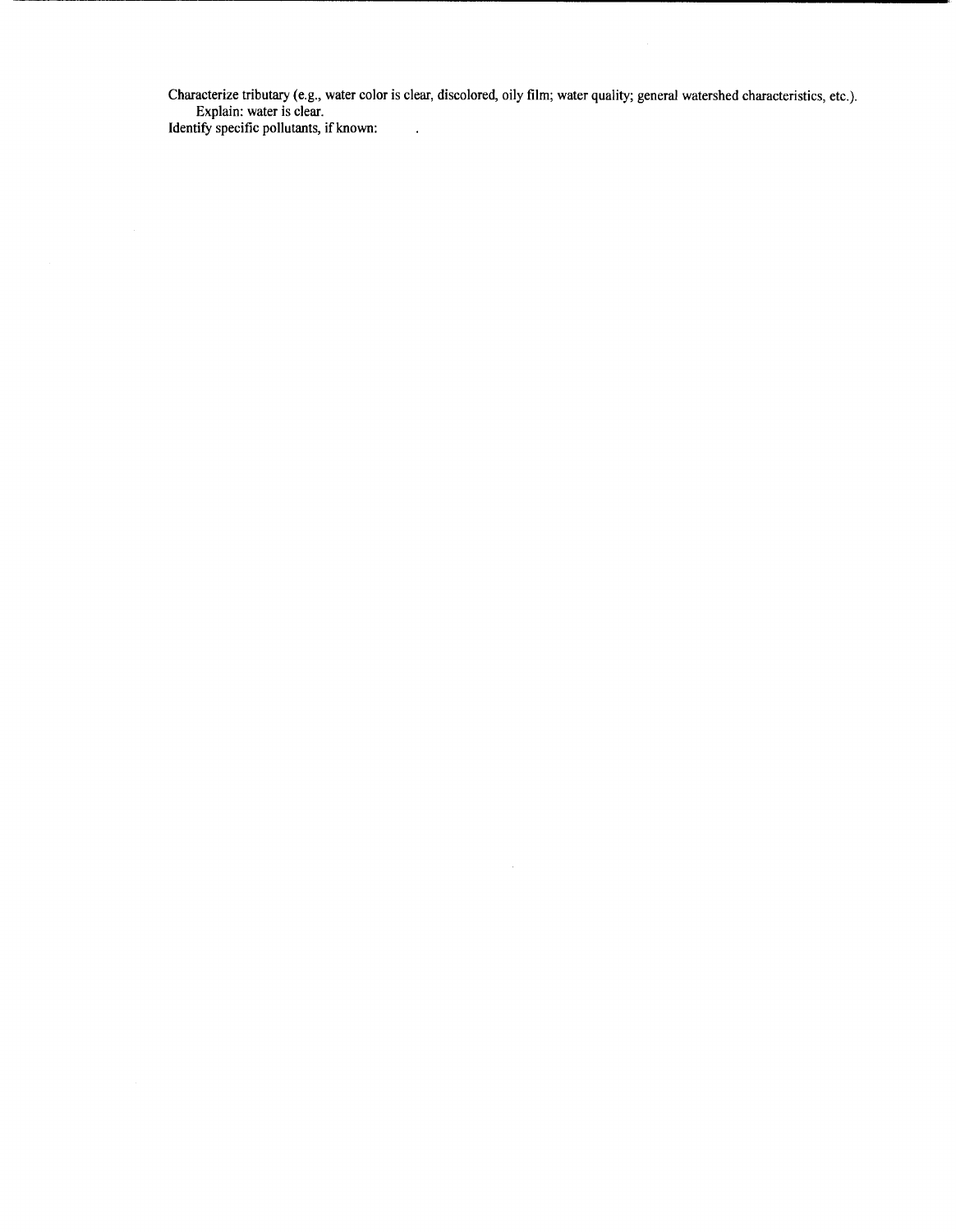# **(iv) Biological Characteristics. Channel supports (check all that apply):**

- $\boxtimes$  Riparian corridor. Characteristics (type, average width): forested upland, 30 feet.
- Wetland fringe. Characteristics:
- **0** Habitat for:
	- **D** Federally Listed species. Explain findings:
	- **D** Fish/spawn areas. Explain findings:
	- $\Box$  Other environmentally-sensitive species. Explain findings:
	- $\boxtimes$  Aquatic/wildlife diversity. Explain findings: wildlife corridor in busy area.

# **2. Characteristics of wetlands adjacent to non-TNW that flow directly or indirectly into TNW**

#### **(i) Physical Characteristics:**

- (a) General Wetland Characteristics:
	- Properties:
		- Wetland size:1.05 acres
		- Wetland type. Explain:palustrine forest.

Wetland quality. Explain:Not great wetland quality but not much wetland habitat in surrounding area. Project wetlands cross or serve as state boundaries. Explain:

- (b) General Flow Relationship with Non-TNW:
	- Flow is: Intermittent flow. Explain:

Surface flow is: Discrete and confined Characteristics:

Subsurface flow: Unknown. Explain findings:  $\Box$  Dye (or other) test performed:

- (c) Wetland Adjacency Determination with Non-TNW:
	- $\boxtimes$  Directly abutting
	- □ Not directly abutting
		- Discrete wetland hydrologic connection. Explain:
		- $\Box$  Ecological connection. Explain:
		- **0** Separated by berm/barrier. Explain:
- (d) Proximity (Relationship) to TNW

Project wetlands are **Max less**) river miles from TNW. Project waters are **1 (or less)** aerial (straight) miles from TNW. Flow is from: Wetland to navigable waters. Estimate approximate location of wetland as within the  $2 \cdot 5$  year floodplain.

#### **(ii) Chemical Characteristics:**

Characterize wetland system (e.g., water color is clear, brown, oil film on surface; water quality; general watershed characteristics; etc.). Explain: water color is clear. Identify specific pollutants, if known:

# **(iii) Biological Characteristics. Wetland supports (check all that apply):**

- $\boxtimes$  Riparian buffer. Characteristics (type, average width):
	- **0** Vegetation type/percent cover. Explain:
- $\Box$  Habitat for:
	- **0** Federally Listed species. Explain findings:

 $\Box$  Fish/spawn areas. Explain findings:

**0** Other environmentally-sensitive species. Explain findings:

 $\boxtimes$  Aquatic/wildlife diversity. Explain findings: In consideration of the urban nature of the site, the channel would be expected to provide habitat primarily for generalist, non-aquatic wildlife, such as deer, Canada geese, fox, squirrels, etc ..

# **3. Characteristics of all wetlands adjacent to the tributary (if any)**

All wetland(s) being considered in the cumulative analysis:  $\frac{3}{4}$ Approximately ( I ) acres in total are being considered in the cumulative analysis.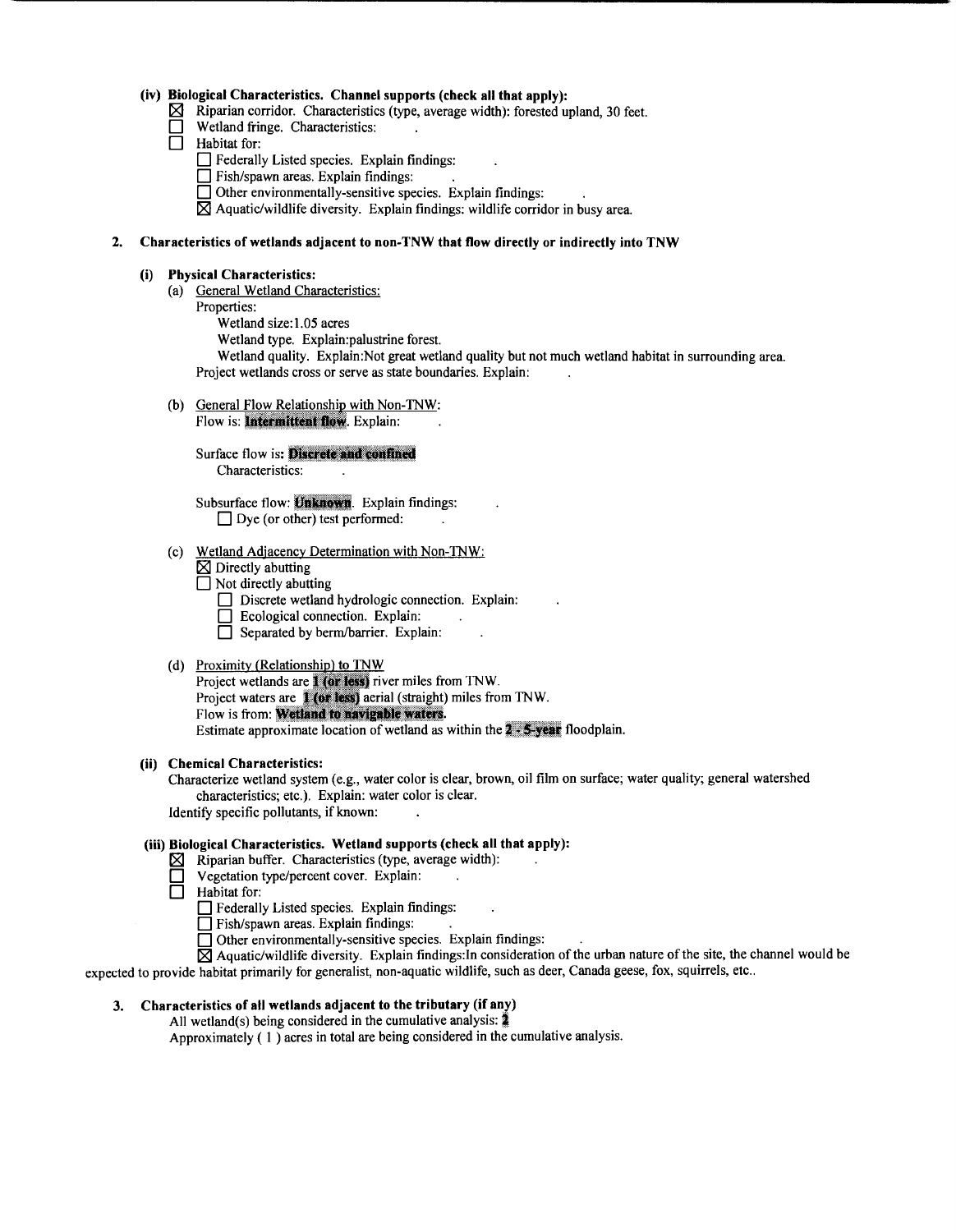For each wetland, specify the following:

Directly abuts?  $(Y/N)$  Size (in acres) 1.05

Directly abuts?  $(Y/N)$  Size (in acres)

Summarize overall biological, chemical and physical functions being performed: Wetland supports water quality improvements and has biological functions such as wildlife habitat.

# C. SIGNIFICANT NEXUS DETERMINATION

A significant nexus analysis will assess the flow characteristics and functions ofthe tributary itself and the functions performed by any wetlands adjacent to the tributary to determine if they significantly affect the chemical, physical, and biological integrity of a TNW. For each ofthe following situations, a significant nexus exists ifthe tributary, in combination with all of its adjacent wetlands, has more than a speculative or insubstantial effect on the chemical, physical and/or biological integrity of a TNW. Considerations when evaluating significant nexus include, but are not limited to the volume, duration, and frequency of the flow of water in the tributary and its proximity to a TNW, and the functions performed by the tributary and all its adjacent wetlands. It is not appropriate to determine significant nexus based solely on any specific threshold of distance (e.g. between a tributary and its adjacent wetland or between a tributary and the TNW). Similarly, the fact an adjacent wetland lies within or outside of a floodplain is not solely determinative of significant nexus.

Draw connections between the features documented and the effects on the TNW, as identified in the *Rapanos* Guidance and discussed in the Instructional Guidebook. Factors to consider include, for example:

- Does the tributary, in combination with its adjacent wetlands (if any), have the capacity to carry pollutants or flood waters to TNWs, or to reduce the amount of pollutants or flood waters reaching a TNW?
- Does the tributary, in combination with its adjacent wetlands (if any), provide habitat and lifecycle support functions for fish and other species, such as feeding, nesting, spawning, or rearing young for species that are present in the TNW?
- Does the tributary, in combination with its adjacent wetlands (if any), have the capacity to transfer nutrients and organic carbon that support downstream foodwebs?
- Does the tributary, in combination with its adjacent wetlands (if any), have other relationships to the physical, chemical, or biological integrity of the TNW?

#### Note: the above list of considerations is not inclusive and other functions observed or known to occur should be documented below:

- 1. Significant nexus findings for non-RPW that has no adjacent wetlands and flows directly or indirectly into TNWs. Explain findings of presence or absence of significant nexus below, based on the tributary itself, then go to Section lll.D:
- 2. Significant nexus findings for non-RPW and its adjacent wetlands, where the non-RPW flows directly or indirectly into TNWs. Explain findings of presence or absence of significant nexus below, based on the tributary in combination with all of its adjacent wetlands, then go to Section Ill.D: I. a. Aquatic Life (Organisms): During the Corps site visit 18 December 2012, the majority of the channel (Waters 1) was observed to have several inches of water. The agent stated that the channel was also observed to be dry a day after a major storm event. Aquatic species such as amphibians and fish require water and would not be expected to flourish in a system that conveys water for such a brief period of time. b. Habitat for Wildlife: A detailed assessment of the quality of wildlife habitat was not performed in the area of review. This channel and adjacent wetlands with its riparian buffer is one of the few remaining natural areas in a highly disturbed and increasingly urban area. Although it is located near several large and busy roads, the channel and the area of review would likely serve as an important wildlife corridor and, in consideration of the surrounding area, would be expected to be used primarily by generalist, non-aquatic wildlife, such as deer, Canada geese, fox, and squirrels. c. Recreation: As previously mentioned, the channel and its adjacent wetlands have the opportunity to support wildlife. If allowed, the area of review could support additional recreational activities such as hiking and bird watching. d. Groundwater recharge: The channel, its riparian buffer and adjacent wetlands are not paved, thus it would be expected that although the project site may not connect directly with a deeper aquifer, some amount of groundwater recharge into the surface water aquifer would occur. This non-RPW provides hydrology, particularly during storm events, to the adjacent downstream wetlands. Based on the above and field experience in Anne Arundel County, the channel does have a significant nexus with the physical, chemical or biological integrity of the TNW.
- 3. Significant nexus findings for wetlands adjacent to an RPW but that do not directly abut the RPW. Explain findings of presence or absence of significant nexus below, based on the tributary in combination with all of its adjacent wetlands, then go to Section Ili.D: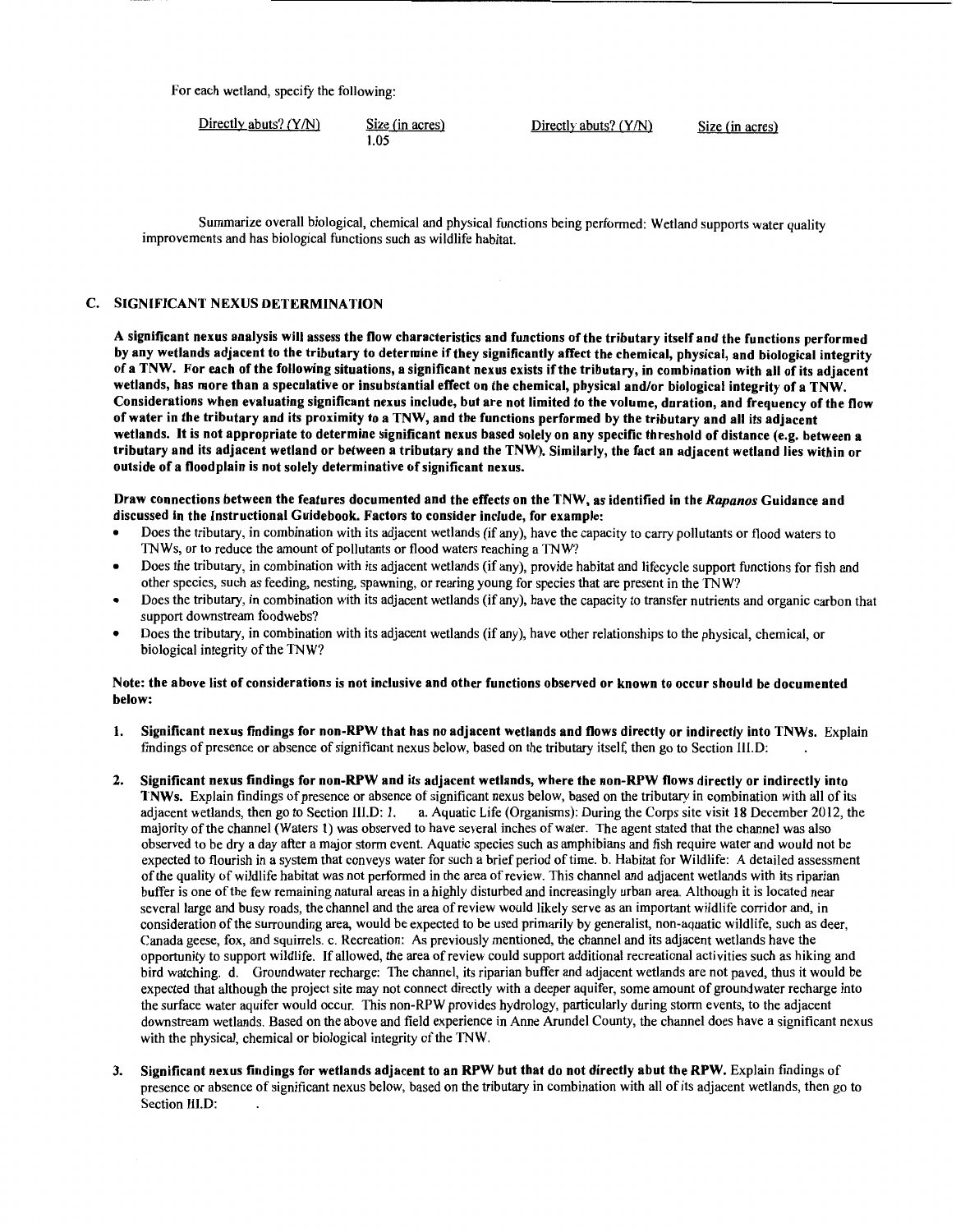# D. DETERMINATIONS OF JURISDICTIONAL FINDINGS. THE SUBJECT WATERS/WETLANDS ARE (CHECK ALL THAT APPLY):

**1. TNWs and Adjacent Wetlands.** Check all that apply and provide size estimates in review area: **II** TNWs: linear feet width  $(ft)$ , Or, acres. **following** TNWs: linear feet width (ft), Or,<br>**Wetlands adjacent to TNWs: acres.** 

# 2. RPWs that flow directly or indirectly into TNWs.

**Filt** Tributaries of TNWs where tributaries typically flow year-round are jurisdictional. Provide data and rationale indicating that tributary is perennial: .

fll Tributaries ofTNW where tributaries have continuous flow "seasonally" (e.g., typically three months each year) are jurisdictional. Data supporting this conclusion is provided at Section III.B. Provide rationale indicating that tributary flows seasonally:

Provide estimates for jurisdictional waters in the review area (check all that apply):

I. Tributary waters: linear feet width (ft).<br>
Other non-wetland waters: acres.

Identify type(s) of waters:

# 3. Non-RPWs<sup>8</sup> that flow directly or indirectly into TNWs.

II Waterbody that is not a TNW or an RPW, but flows directly or indirectly into a TNW, and it has a significant nexus with a TNW is jurisdictional. Data supporting this conclusion is provided at Section Ill. C.

Provide estimates for jurisdictional waters within the review area (check all that apply):

- I Tributary waters: 71 linear feet 2 width (ft).<br>
Other non-wetland waters: acres.<br>
Mantife tung(a) of unters.
- - Identify type $(s)$  of waters:

# 4. Wetlands directly abutting an RPW that flow directly or indirectly into TNWs.

- **Wetlands directly abut RPW and thus are jurisdictional as adjacent wetlands.** 
	- III Wetlands directly abutting an RPW where tributaries typically flow year-round. Provide data and rationale indicating that tributary is perennial in Section III.D.2, above. Provide rationale indicating that wetland is directly abutting an RPW: Wetland B (forested), which abuts Wetland A (emergent) was observed to be directly abutting (i.e., touching the culvert) which is piped off-site. The wetlands flow into a culvert/stream and this flow is piped underground until it enters Cox Creek. The culverted stream is considered a blueline intermittent/seasonal stream on USGS quad.
	- Ill Wetlands directly abutting an RPW where tributaries typically flow "seasonally." Provide data indicating that tributary is seasonal in Section III.B and rationale in Section III.D.2, above. Provide rationale indicating that wetland is directly abutting an RPW:

Provide acreage estimates for jurisdictional wetlands in the review area: 1.05 acres.

#### 5. Wetlands adjacent to but not directly abutting an RPW that flow directly or indirectly into TNWs.

Wetlands that do not directly abut an RPW, but when considered in combination with the tributary to which they are adjacent and with similarly situated adjacent wetlands, have a significant nexus with a TNW are jurisidictional. Data supporting this conclusion is provided at Section III.C.

Provide acreage estimates for jurisdictional wetlands in the review area: acres.

- 
- 6. Wetlands adjacent to non-RPWs that flow directly or indirectly into TNWs.<br>Fig. Wetlands adjacent to such waters, and have when considered in combination with the tributary to which they are adjacent and with similarly situated adjacent wetlands, have a significant nexus with a TNW are jurisdictional. Data supporting this conclusion is provided at Section III.C.

Provide estimates for jurisdictional wetlands in the review area: acres.

7. Impoundments of jurisdictional waters.<sup>9</sup>

<sup>&</sup>lt;sup>8</sup>See Footnote # 3. 9  $\mu$  3. 9 To complete the analysis refer to the key in Section III.D.6 of the Instructional Guidebook.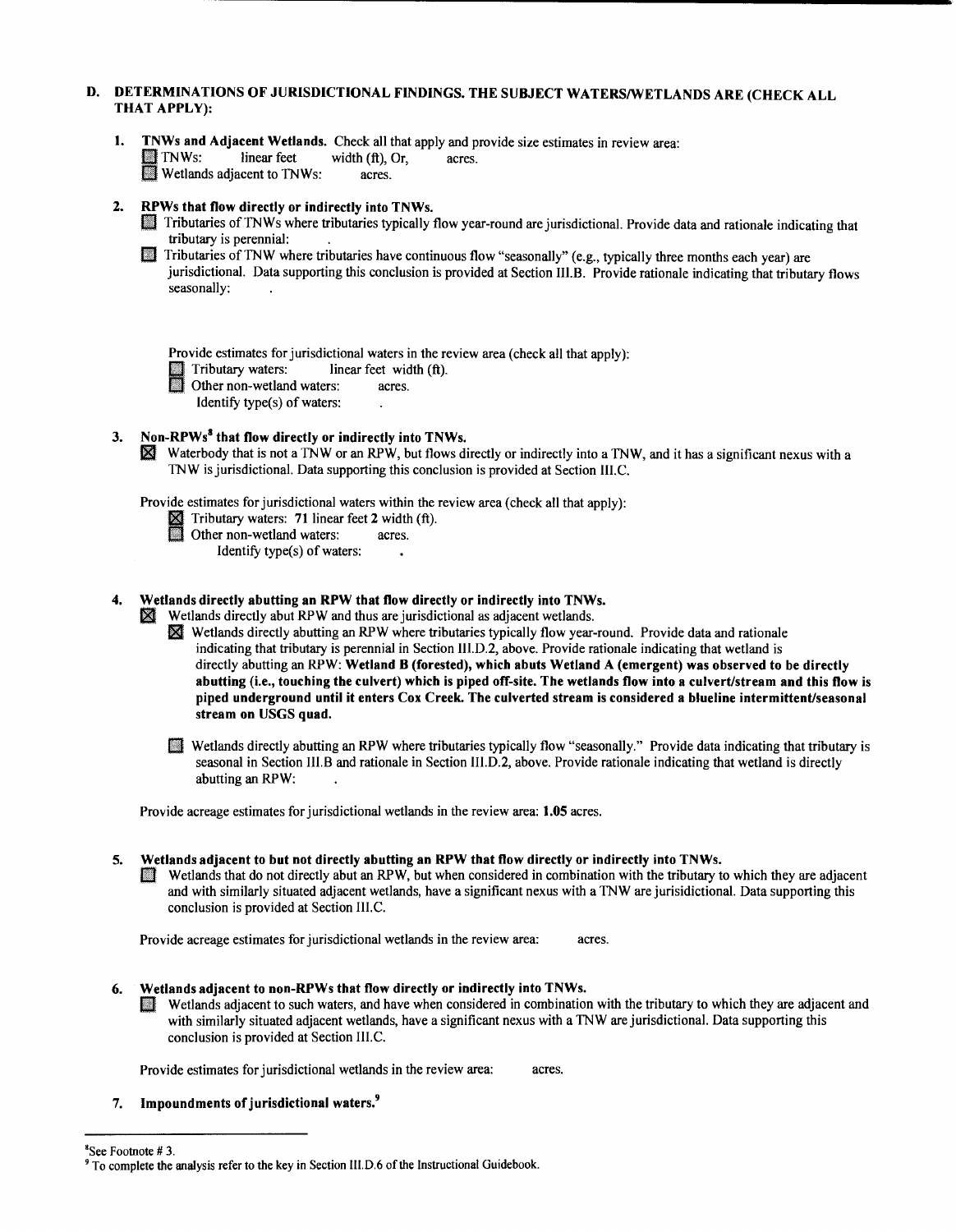|  |  |  |  | As a general rule, the impoundment of a jurisdictional tributary remains jurisdictional. |  |  |  |
|--|--|--|--|------------------------------------------------------------------------------------------|--|--|--|
|--|--|--|--|------------------------------------------------------------------------------------------|--|--|--|

- 
- Demonstrate that impoundment was created from "waters of the U.S.," or<br>Demonstrate that water meets the criteria for one of the categories present<br>Demonstrate that water is isolated with a nexus to commerce (see E below Demonstrate that water meets the criteria for one of the categories presented above (1-6), or
- Demonstrate that water is isolated with a nexus to commerce (see E below).

### E. ISOLATED (INTERSTATE OR INTRA-STATEJ WATERS, INCLUDING ISOLATED WETLANDS, THE USE, DEGRADATION OR DESTRUCTION OF WHICH COULD AFFECT INTERSTATE COMMERCE, INCLUDING ANY SUCH WATERS (CHECK ALL THAT APPLY):<sup>10</sup>

which are or could be used by interstate or foreign travelers for recreational or other purposes.

from which fish or shellfish are or could be taken and sold in interstate or foreign commerce.

which are or could be used for industrial purposes by industries in interstate commerce.

Interstate isolated waters. Explain: .

Interstate isolated water<br>
Other factors. Explain:

#### Identify water body and summarize rationale supporting determination:

Provide estimates for jurisdictional waters in the review area (check all that apply):

I Tributary waters: linear feet width (ft).<br>
Other non-wetland waters: acres.<br>
Identify turned of waters.

iwaters:

| Identify type(s) of |  |
|---------------------|--|
|                     |  |

**If** Wetlands: acres.

- F. NON-JURISDICTIONAL WATERS, INCLUDING WETLANDS (CHECK ALL THAT APPLY):<br>If potential wetlands were assessed within the review area, these areas did not meet the criteria in the 1987 Corps of Engineers Wetland Delineation Manual and/or appropriate Regional Supplements.
	- **EXECUTE:** Review area included isolated waters with no substantial nexus to interstate (or foreign) commerce.
		- D Prior to the Jan 2001 Supreme Court decision in *"SWANCC,"* the review area would have been regulated based solely on the "Migratory Bird Rule" (MBR).
	- Waters do not meet the "Significant Nexus" standard, where such a finding is required for jurisdiction. Explain: Other: (explain, if not covered above):

Provide acreage estimates for non-jurisdictional waters in the review area, where the sole potential basis of jurisdiction is the MBR factors (i.e., presence of migratory birds, presence of endangered species, use of water for irrigated agriculture), using best professional judgment (check all that apply):

**I Non-wetland waters (i.e., rivers, streams):**<br> **Lakes/ponds:** acres.<br> **Other non-wetland waters:** acres. List linear feet width (ft).

Lakes/ponds:

II Other non-wetland waters: acres. List type of aquatic resource:<br>Wetlands: acres.

Wetlands:

Provide acreage estimates for non-jurisdictional waters in the review area that do not meet the "Significant Nexus" standard, where such a finding is required for jurisdiction (check all that apply):

Non-wetland waters (i.e., rivers, streams): linear feet, width (ft).<br>Lakes/ponds: acres.

Other non-wetland waters:<br>Wetlands: acres. acres. List type of aquatic resource:

Wetlands:

# SECTION IV: DATA SOURCES.

- A. SUPPORTING DATA. Data reviewed for JD (check all that apply- checked items shall be included in case file and, where checked and requested, appropriately reference sources below):
	- $\boxtimes$  Maps, plans, plots or plat submitted by or on behalf of the applicant/consultant: GTA Associates, Inc.
		- Data sheets prepared/submitted by or on behalf of the applicant/consultant.

 $\boxtimes$  Office concurs with data sheets/delineation report.

- □ Office does not concur with data sheets/delineation report.<br>Data sheets prepared by the Corps:
- Data sheets prepared by the Corps:<br>
Corps navigable waters' study:<br>
U.S. Geological Survey Hydrologic
	- Corps navigable waters' study:
	- U.S. Geological Survey Hydrologic Atlas:

<sup>&</sup>lt;sup>10</sup> Prior to asserting or declining CWA jurisdiction based solely on this category, Corps Districts will elevate the action to Corps and EPA HQ for review consistent with the process described in the Corps/EPA *Memorandum Regarding CWA Act Jurisdiction Following Rapanos.*